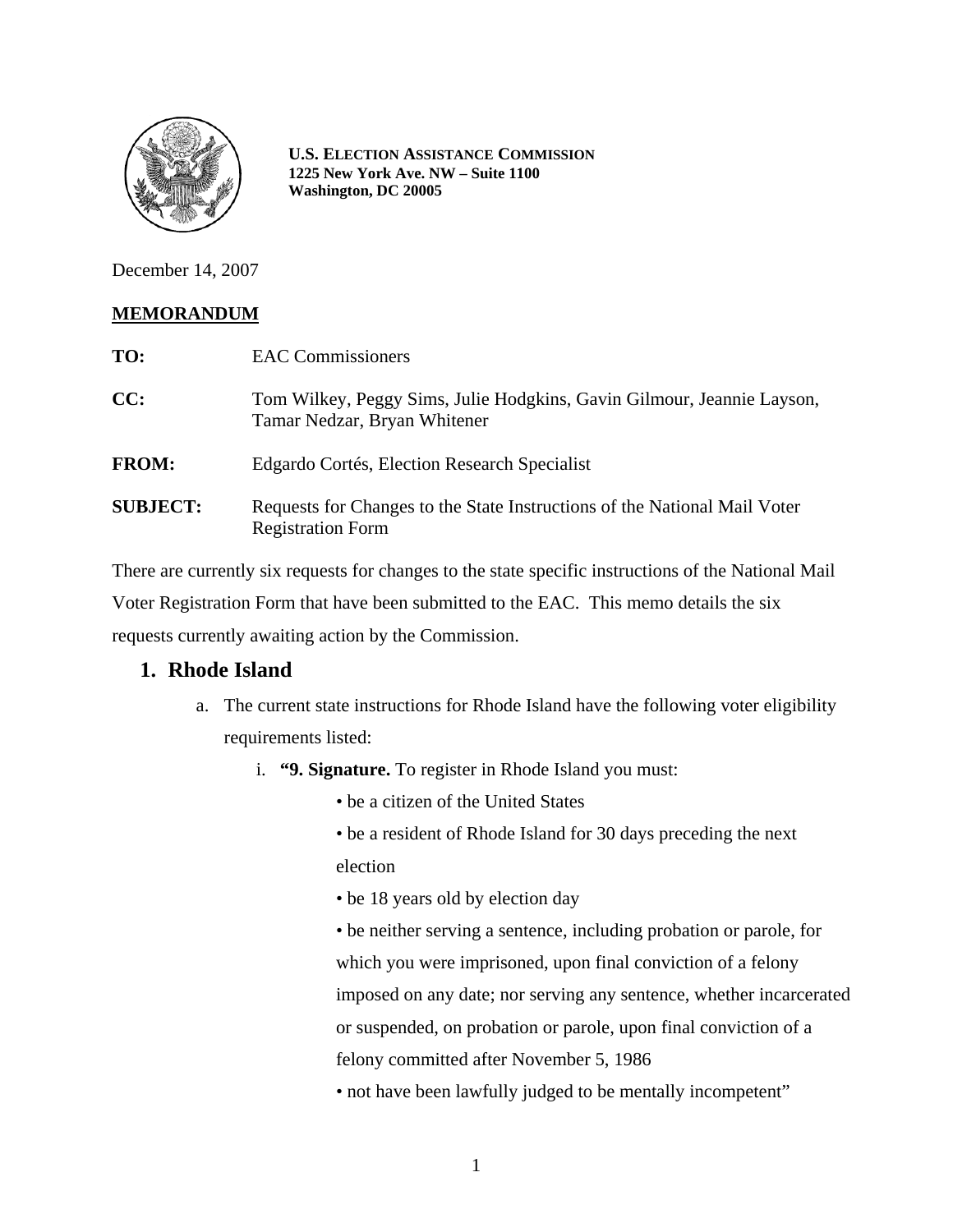- b. The State of Rhode Island has requested that the voter eligibility requirements information be changed to the following:
	- i. **"9. Signature.** To register in Rhode Island you must:
		- be a citizen of the United States
		- be a resident of Rhode Island for 30 days preceding the next election
		- be 18 years old by election day
		- not be currently incarcerated in a correctional facility due to a felony conviction
		- not have been lawfully judged to be mentally incompetent"

## **2. Colorado**

a. The current state instructions for Colorado have the following mailing address:

#### i. **"Mailing address:**

Secretary of State c/o Elections 1560 Broadway, Suite 200 Denver, CO 80202"

- b. The State of Colorado has requested that the mailing address be changed to the following:
	- i. **"Mailing address:**

Colorado Secretary of State 1700 Broadway, Suite 270 Denver, Colorado 80290"

### **3. Delaware**

- a. The current state instructions for Delaware have the following voter registration deadline:
	- i. **"Registration Deadline —** 20 days prior to the general election and 20 days prior to any primary election."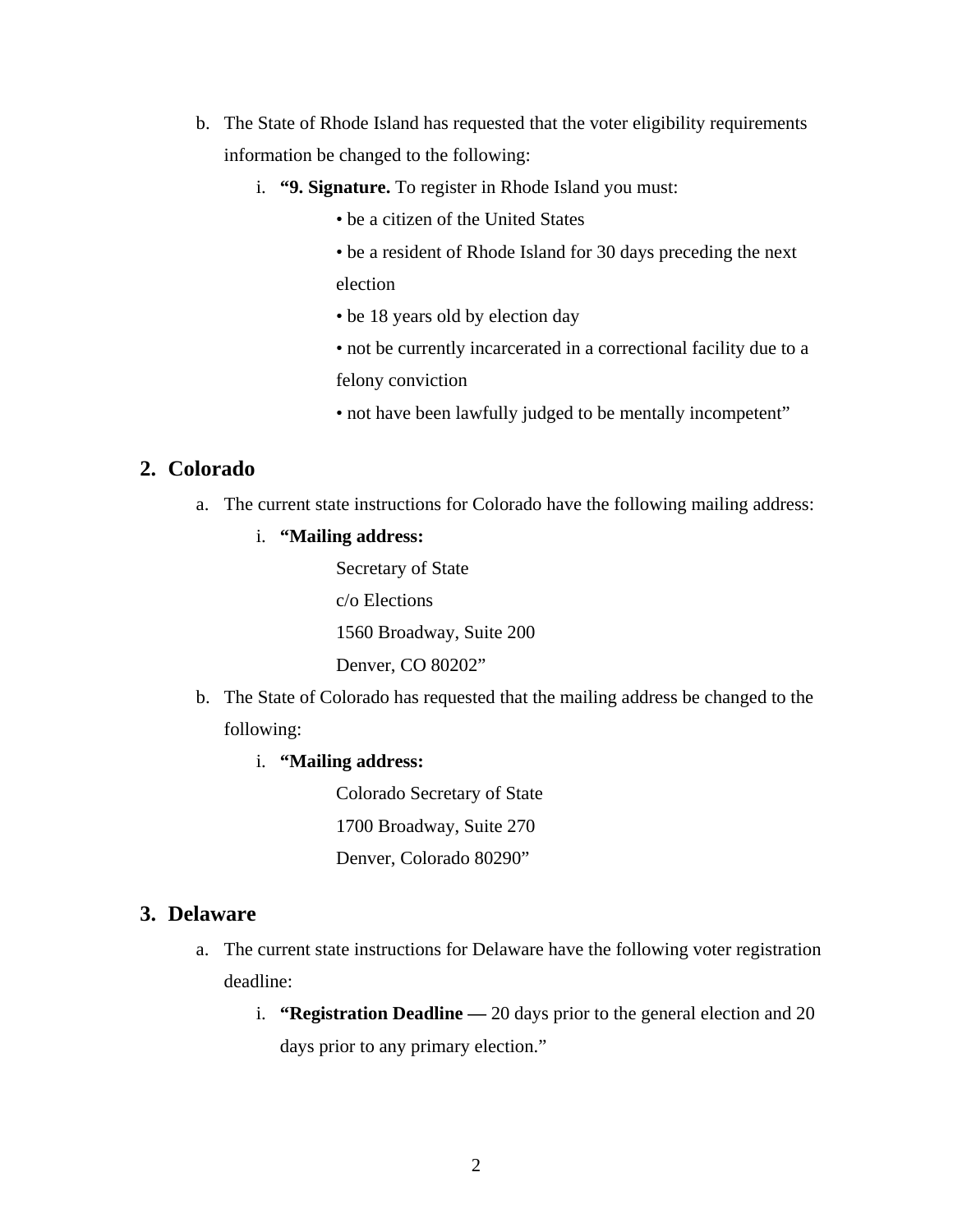- b. Delaware has requested that the voter registration deadline information be changed to the following:
	- i. **"Registration Deadline —** The 4th Saturday before a primary or general election, and 10 days before a special election."

### **4. New Jersey**

- a. The current state instructions for New Jersey have the following voter registration deadline:
	- i. **"Registration Deadline —** 29 days before the election."
- b. The State of New Jersey has requested that the voter registration deadline information be changed to the following:
	- i. **"Registration Deadline —** 21 days before the election."

## **5. Georgia**

- a. The current state instructions for Georgia have the following language concerning ID number:
	- i. **"6. ID Number.** Your full social security number is requested. Your social security number will remain confidential and will not be disclosed except as required by law. The number will be used to identify and verify the identity of voters (Georgia Election Code, O.C.G.A. Ch. 21-2-219, 21- 2-220, 21-2-225)."
- b. Georgia has requested that the language in this section be changed to the following:
	- i. **"6. ID Number.** Federal law requires you to provide your full GA Drivers License number or GA State issued ID number. If you do not have a GA Drivers License or GA ID you must provide the last 4 digits of your Social Security number. Providing your full Social Security number is optional. Your Social Security number will be kept confidential and may be used for comparison with other state agency databases for voter registration identification purposes. If you do not possess a GA Drivers License or Social Security number, a unique identifier will be provided for you."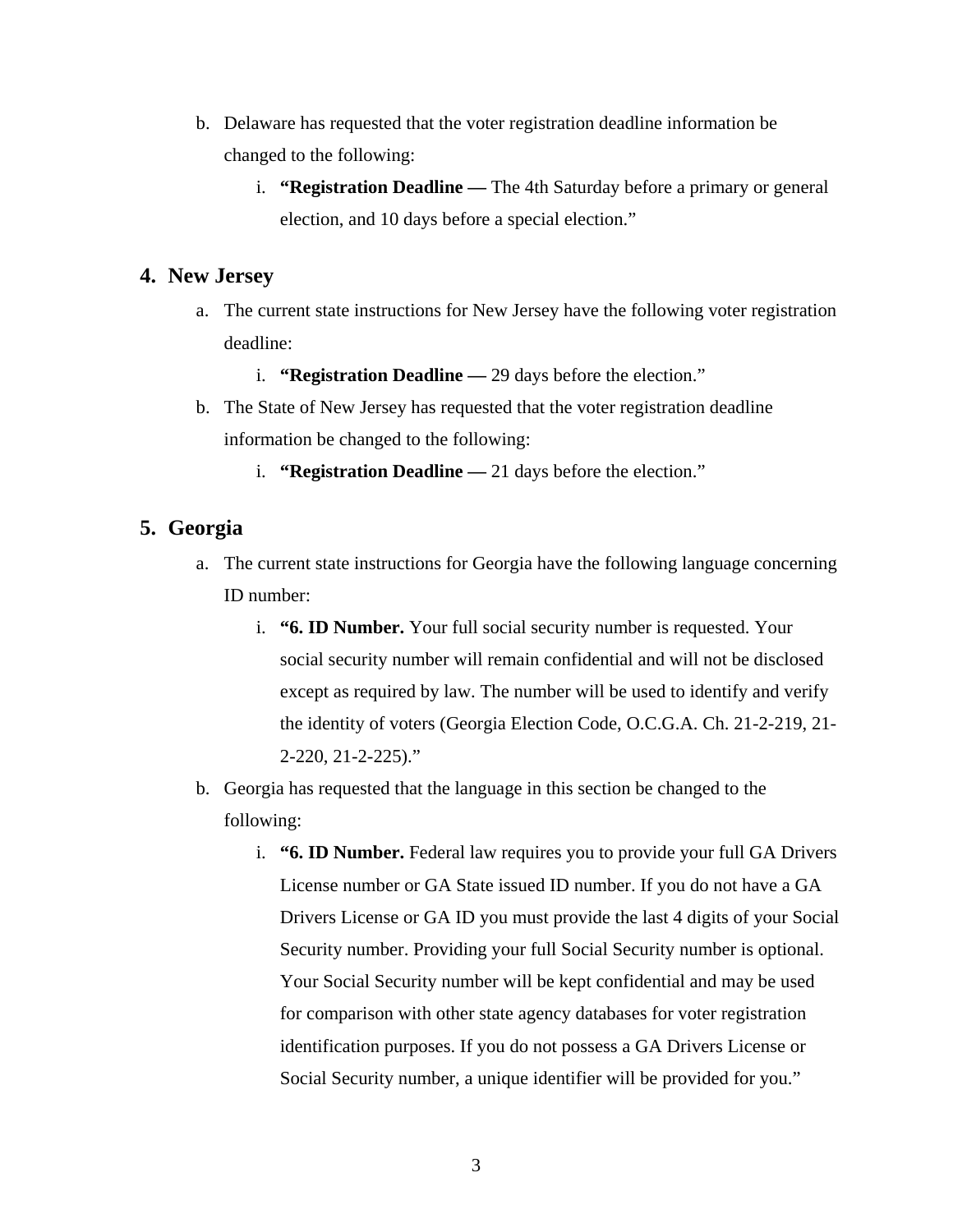#### **6. Arizona**

- a. The current state instructions for Arizona have the following language concerning ID number:
	- i. "**6. ID Number.** Your completed voter registration form must contain the number of your Arizona driver license, or non-operating identification license issued pursuant to A.R.S. § 28-3165, if the license is current and valid. If you *do not have* a current and valid Arizona driver license or nonoperating identification license, you must include the last four digits of your social security number if one has been issued to you. If you do not have a current and valid driver license or non-operating identification license or a social security number, please write "NONE" on the form. A unique identifying number will be assigned by the Secretary of State."
- b. The State of Arizona has requested that the language in this section be changed to the following:
	- i. **"6. ID Number**. Your completed voter registration form must contain the number of your Arizona driver license, or non-operating identification license issued pursuant to A.R.S. § 28-3165, if the license is current and valid. If you do not have a current and valid Arizona driver license or nonoperating identification license, you must include the last four digits of your social security number if one has been issued to you. If you do not have a current and valid driver license or non-operating identification license or a social security number, please write "NONE" on the form. A unique identifying number will be assigned by the Secretary of State.

"If this is your first time registering to vote in Arizona or you have moved to another county in Arizona, your voter registration form must also include proof of citizenship or the form will be rejected. If you have an Arizona driver license or non-operating identification license issued after October 1, 1996, this will serve as proof of citizenship and no additional documents are needed. If not, you must attach proof of citizenship to the form. Only one acceptable form of proof is needed to register to vote.

4